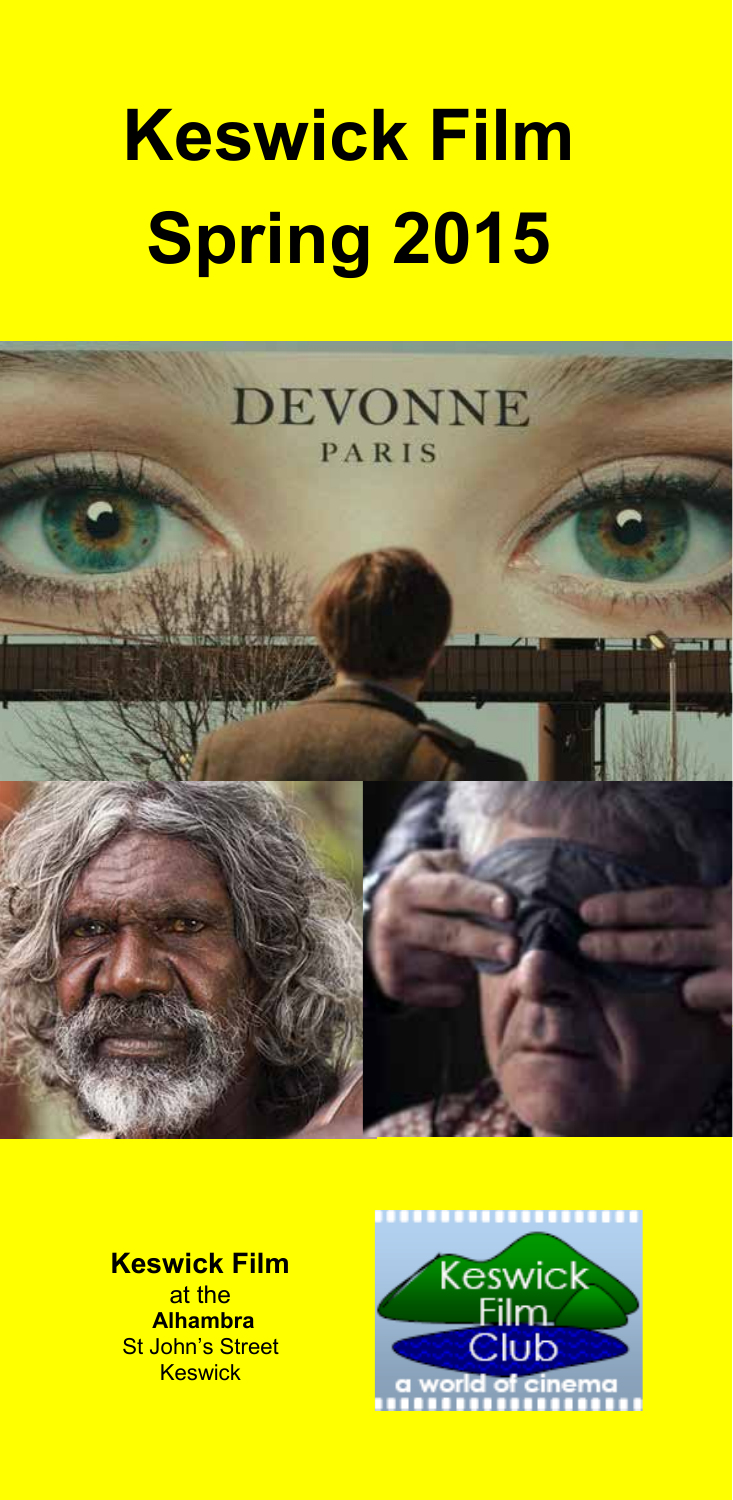

#### www.keswickfilmclub.org



Keswick Film Club began life in 1998 with the intention of bringing the best of World Cinema to Keswick. Since then it has won many awards from the British Federation of Film Societies (now 'Cinema for All') including Best Programme four times, and Best Website. In 2006 we were Film Society of the Year. Audiences are made up of the Club's 200+ members, and our very welcome visitors.

#### **LOCATION**

The Alhambra Cinema, St. John's Street, Keswick, North Lake District. Leave the Market Square at the south end (The Royal Oak) and keep going uphill for 200 metres.

#### **TIME**

KFC has two 'seasons', each with its own brochure, available in and around Keswick (e.g. T.I.C., Library, Booths) or posted to members. Most films are screened on Sundays at 5pm, but check in this brochure. September to December - the 'Autumn Season' . January to April - the 'Spring Season'.

**Email** us at info@keswickfilmclub.org Follow us on **Facebook** at www.facebook.com/keswickfilmclub Or on **Twitter** at www.twitter.com/keswickfilm

#### **Spring Programme 2015 The Alhambra Cinema, Keswick**

#### **TICKETS**

You do not need to be a member to see the films, but it will save you money if you attend more than 7 films, including all Film Festival films, over the course of the two seasons in the year.

*Tickets:* £4.50 for non members; £3.50 for members; £2.50 for students, under 16s and benefit claimants.

*Membership:* £7 per year. Reduction of £1 on all Club and Film Festival screenings, £1 off Alhambra's own screenings on Wednesday (or Sunday in the summer).

Join at The Alhambra Cinema or the Chair's flat - top flat, 36 Station Street, Keswick, or at any club screening. Membership form available from our website.

*Season Pass:* £30 (Spring season 2015)

Membership also entitles attendance of Caldbeck Area Film Society at members' rates and vice versa.

#### **You are very welcome to all shows, whether you join or not**.

#### **COMMITTEE**

Chair: Vaughan Ames (017687 80969), info@keswickfilmclub.org Vice Chair: David Miller Secretary: Ian Payne Treasurer: Astrid Perrett Membership Secretary: Elspeth Payne Committee Members: Stephen Brown, Angela Jackson, Anita Leaker, Ann Martin (Festival Co-ordinator), Alan Naylor, Charlotte Peters, Stephen Pye, Tom Rennie, Lorraine Shipman, Simon Shipman.

*Keswick Film Club is a voluntarily-run, not-for-profit organisation Registered Charity No. 1083395*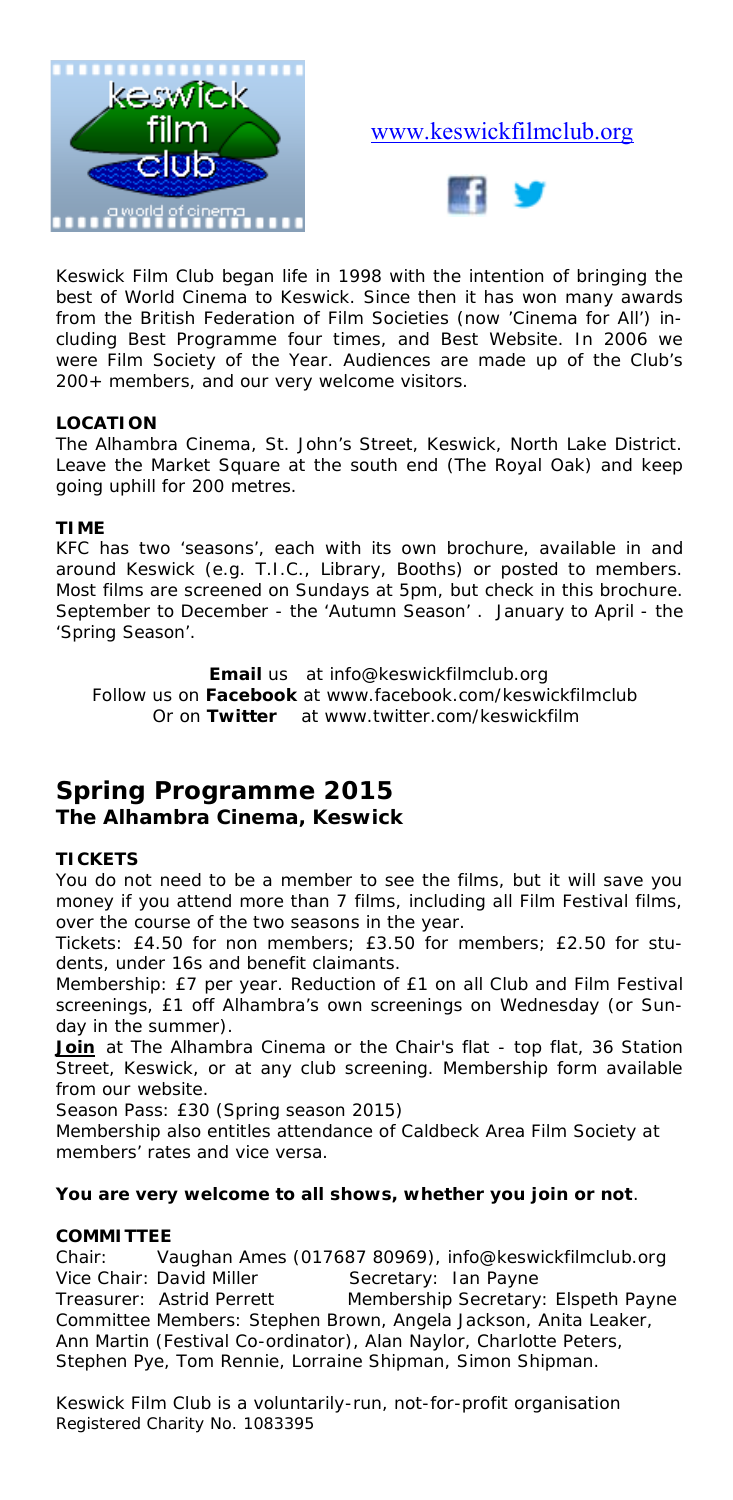#### *Sunday 4th January at 5pm*  **TWO DAYS, ONE NIGHT (Deux Jours,Une Nuit)**

*Directors: Jean-Pierre & Luc Dardenne. Belgium 2014 (15) 95 mins. In French with English subtitles.* 



What makes a good film to start the season off? How about one from two of our favourite directors, with a star performance by a great actor, a plot to make us all stop and think and, obviously, it has to be in French?

We have had most of the films by the Dardenne brothers here - most recently *'The Kid with a Bike'* in 2012. They share their social-realist drama milieu with the likes of Ken Loach, with whom they are often favourably compared.

The star here is Marion Cotillard, who won the Oscar for *'La Vie en Rose'* and was most recently in Keswick in *'Rust and Bone'.* Her performance here gets high praise from all the reviews we can find.

The story is the modern one of down-trodden workers. Sandra has just recovered from a nervous breakdown. When she tries to go back to work, she is told that her fellow workers have agreed to a one-off bonus to do the work Sandra was doing. She is given the weekend (two days, one night) to convince them to change their vote and let her have her job back…

*'The genius of this film (to this writer, the brothers' best) is the way that it constantly undercuts preconceptions. Just when you feel that didacticism is creeping in, that a side is being taken or a point is being pushed, there's a twist and we're right back to neutral. It's difficult to articulate what it is that's so great about the Dardennes' cinema, but it perhaps has something to do with being in the thrilling company of filmmakers who fully comprehend the intricacies of their own text — a skill which is very much taken for granted. Their vigilance as filmmakers is awe-inspiring. This movie is a miracle.'* - David Jenkins, Little White Lies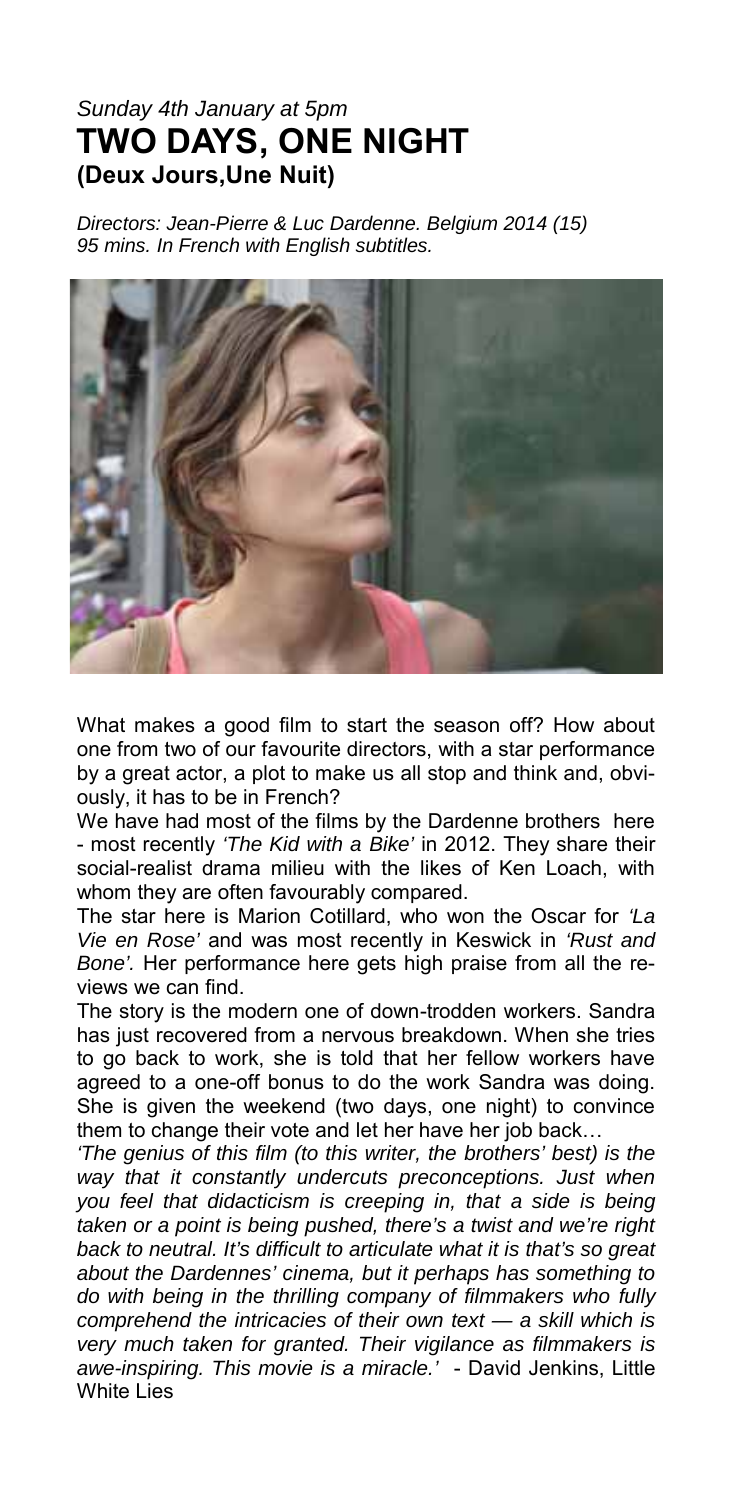# *Sunday 11th January at 5pm*  **LEVIATHAN (Leviafan)**

*Director: Andrey Zvyagintsev. Russia 2014 (15) 140 mins. In Russian with English subtitles.* 

The basic story here is David and Goliath, with small town Kolya trying to stop the gangster-corrupt-city-mayor Vadim from taking his land. But can David stop Goliath when he is backed by a mafia and his own allies attempt to use blackmail as a weapon?

Kolya owns a modest property on a prime piece of land by the



Barents Sea and Vadim serves a compulsory purchase order on him, to develop it to make a fortune. Kolya calls on his friend Dimitri, now a Moscow lawyer, to help him fight in the courts, but nothing is going to stop the mayor…

One of the major contenders for the Palme D'Or at Cannes in 2014, the critics loved this film; *'Stunningly shot and superbly acted, especially by Madyanov* (who plays Vadim)*, this is filmmaking on a grand scale'* - Peter Bradshaw, Guardian.

'*Brimming with emotion, unflinchingly tense, and often darkly, painfully funny, this is a film possessed of both classic sweep and sharp contemporary relevance'* - Hannah McGill, The List.

*'Leviathan'* comes from master film director Andrey Zvyagintsev*,*  who manages here to combine the grand - Kolya takes on the mob, the state and the church in his fight - with the comic - as things begin to unravel, the victims hit the vodka in a big way - all in a small, everyday story of corrupt politicians. Zvyagintsev claims the story is not aimed at Russia, but this we will leave for you to decide.

For those who saw his *'Elena'*, which we had in 2013, you will remember how he uses very precise composition and large landscapes to make his films beautiful at the same time as telling his story. All together, this put *'Leviathan'* as 'one to watch' after Cannes; here is your chance.

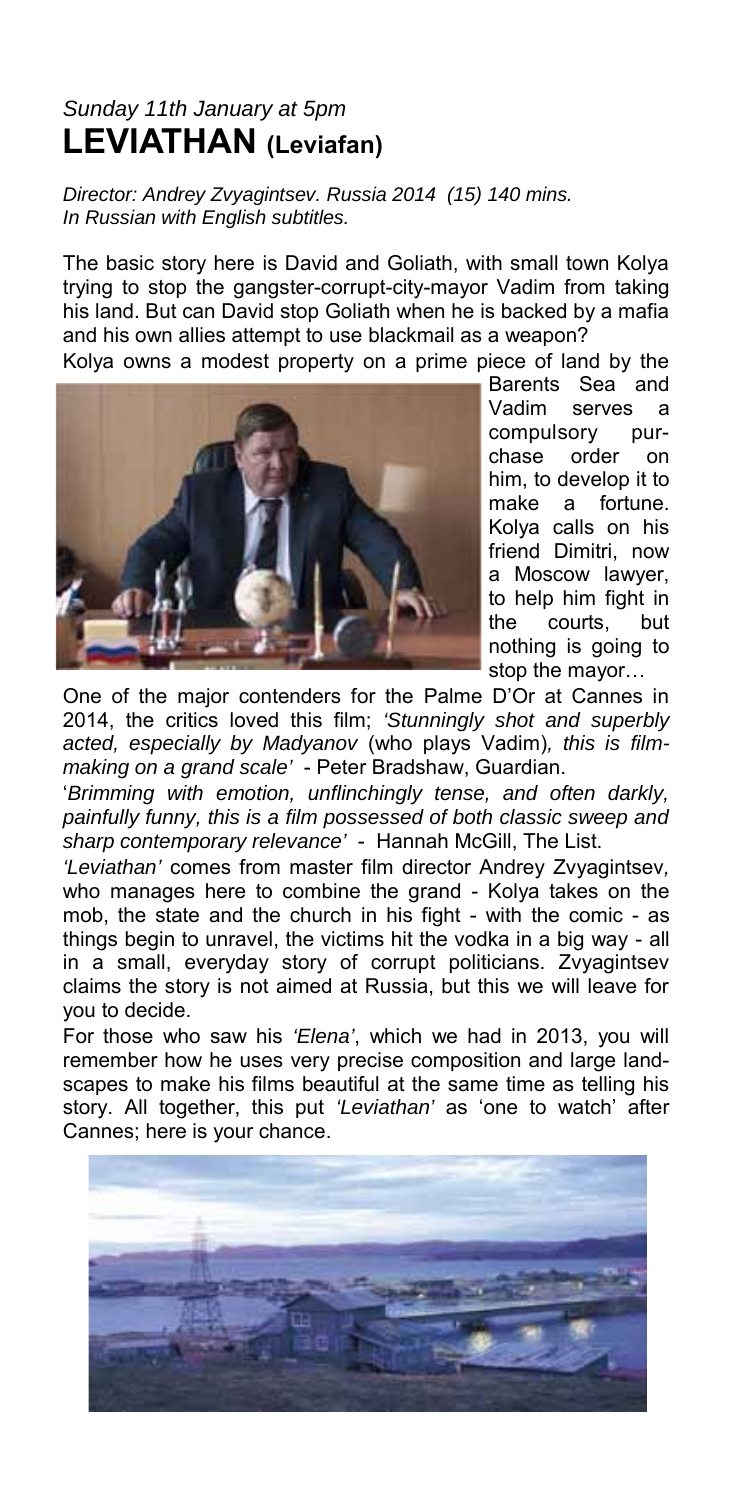# *Sunday 18th January at 5pm*  **CHARLIE'S COUNTRY**

*Director: Rolf de Heer. Australia 2013 (15) 108 mins.* 

Australia; 2007. The Government brings in the 'Northern Territory National Emergency Response' (usually just called 'The Intervention'), nominally to intervene against child sexual abuse in Aborginal communities, but resulting chiefly in a bigger clamp down on Aborigines' lifestyle.



Australia; today. Charlie has had enough of living under whitefella laws in his remote community and decides to take off and live 'the old way' in the bush...but can he remember the old skills and is his ageing body fit enough to survive?

The story was co-written by director Rolf de Heer and longtime friend, leading actor David Gulpilil. The two have worked together before on '*Ten Canoes'* and *'The Tracker',* whilst Gulpilil has been playing leading roles since *'Walkabout',*  through *'Crocodile Dundee'* and *'Australia' .*

The plot is supposedly semi-autobiographical, following Gulpilil's ups and downs in recent years which even saw him in prison for a time. His acting especially gets great reviews (a best actor award at Cannes - almost the only showing so far in Europe - and the rest from the Australian press); *'Gulpilil's extraordinary grace and physical ease is still there, as it was in his first screen role 43 years ago in Nic Roeg's '*Walkabout'*. But his face is now ravaged by time and history, and some of the close-ups here are terrribly haunting. He shows us anger, resignation, defiance and sorrow at the same time, without a word'* - Paul Byrnes, Sydney Morning Herald. *'A film made with passion and conviction. Bouquets to de Heer for delivering such a raw and insightful film that* 

*manages to keep us engaged from start to finish'* - Louise Keller, Urban Cinefile.

The showing of the film at Cannes resulted in a 7 minute standing ovation; what will we think?

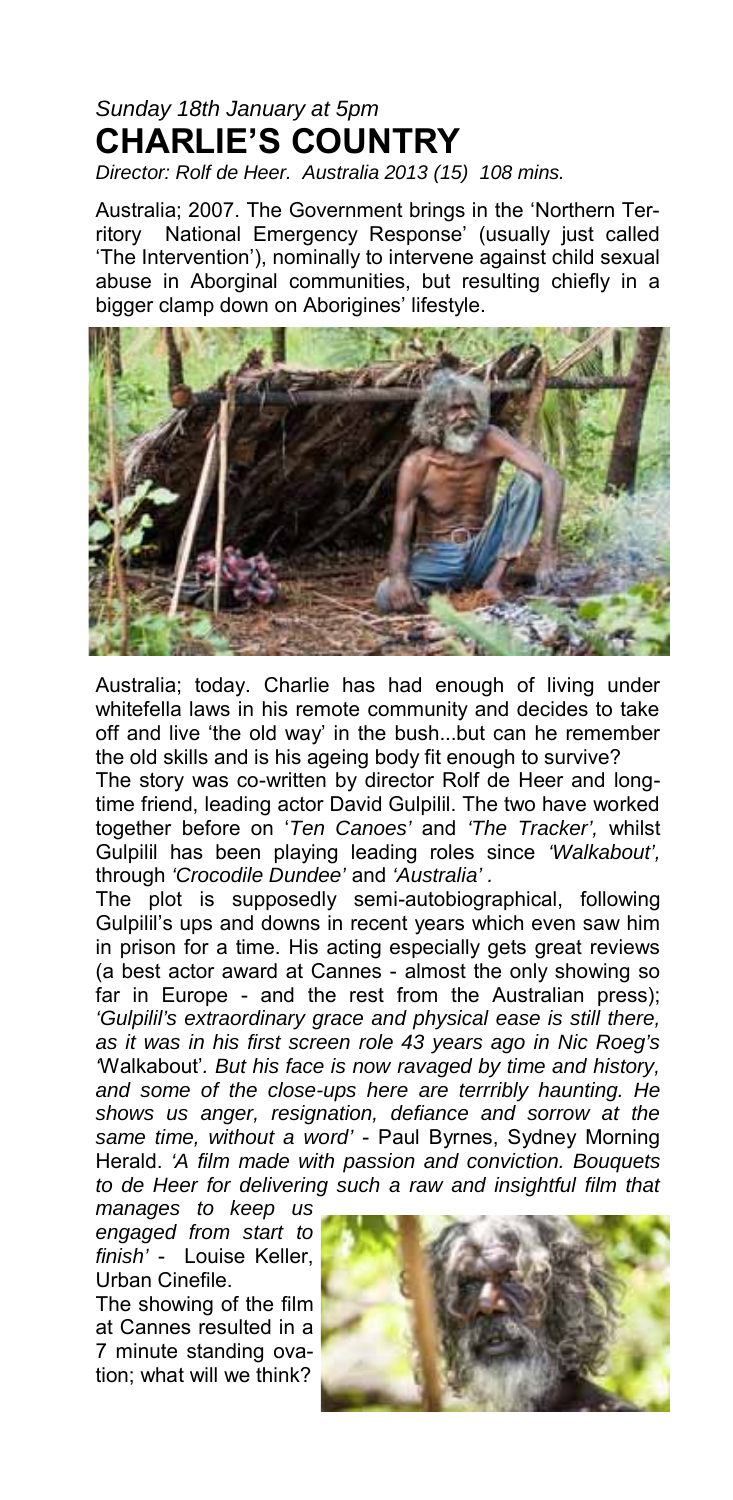# *Sunday 25th January at 5pm*  **KON TIKI**

*Directors: Joachim Rønning, Espen Sandberg Norway 2012 (15) 118 mins. English language version.* 



In 1947, Thor Heyerdahl became a worldwide sensation by floating across 4300 miles of Pacific Ocean from Peru to Polynesia on a balsawood craft to 'prove' that this was the original way the islands had been populated. The book he wrote sold 50 million copies and the documentary he made along the way won an Oscar in 1951. The only people who weren't convinced then (and now) were the scientific community - 'just because you did it does not prove it was done before'.

What had also not been done before was to make a fictional film of the adventure; until Joachim Rønning and Espen Sandberg that is. Simultaneously filmed in Norwegian and English, it became Norway's most expensive film ever and their entry for the Best Foreign Language Oscar in 2013. Visually stunning, it...*'is filmed in a more realistic style than the fanciful* 'Life of Pi', *but it offers no less a sense of wonder, as evoked in scenes with flying fish, electric eels that light up the nocturnal waters, or simply the rapturously beautiful panoramic view of the tiny craft as a speck on the vast oceanscape'* - Donald Liebenson, Roger Ebert.com

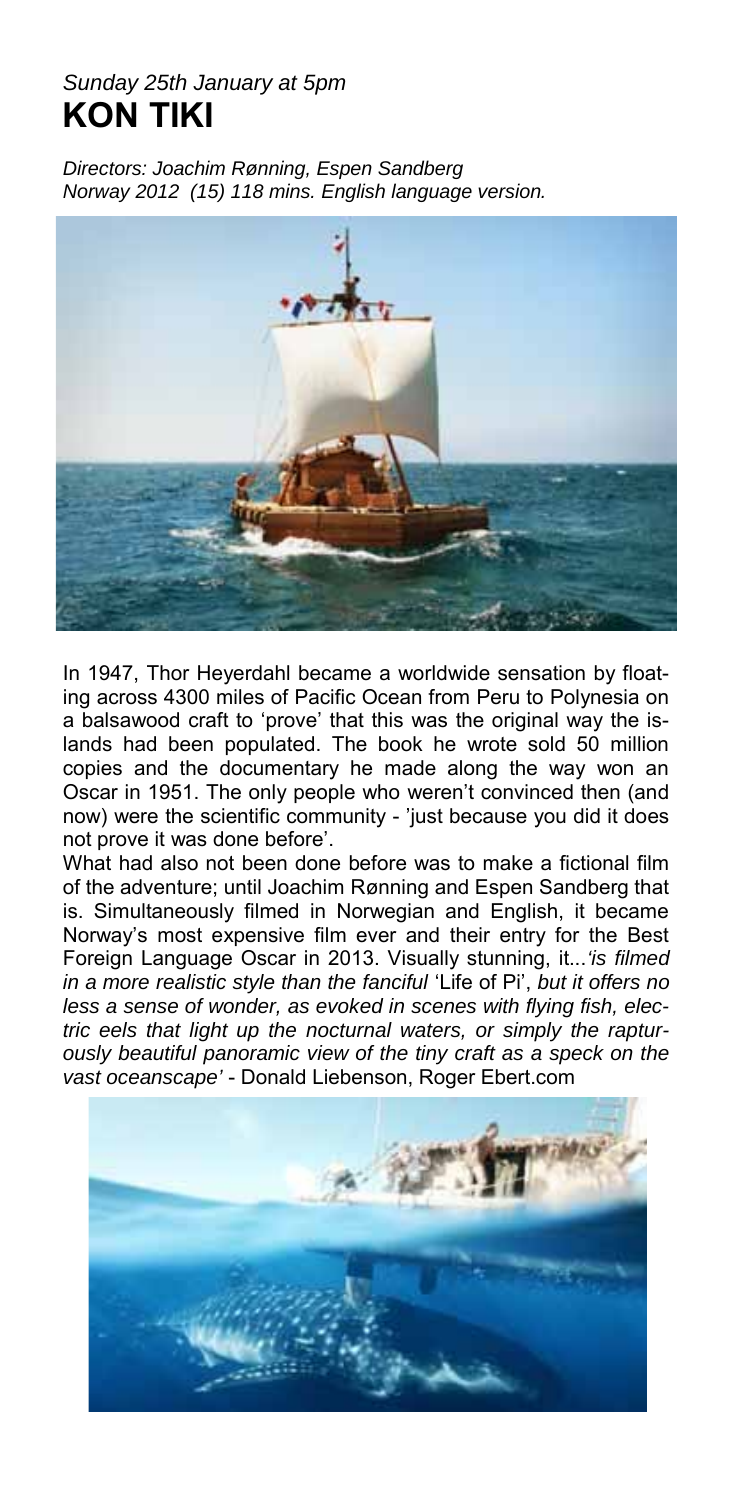## *Sunday 1st February at 4pm* **WINTER SLEEP (Kis Uykusu)**

*Director: Nuri Bilge Ceylan. Turkey 2014 (15) 196 mins. In Turkish with English subtitles.* 

*'A beast, a beauty, a castle in the snow. Winter Sleep, the new film from the Turkish master Nuri Bilge Ceylan, has all the key components of a fairy-tale, but its magic blows through the film in whispering breaths, raising the hairs on your arms even as you barely notice the air's movement'* - Robbie Collin, Telegraph.

Aydin (played to great reviews by Haruk Bilginer) is a former actor who now runs the hotel he inherited with his young wife Nihal and his divorced sister Necla. He also has his finger in the pie of many of the local villagers' lives, treating them like his own mini kingdom. But all is not well; at home, his life is an ongoing quiet battle with his wife; in the village, his treatment of his very poor tenants leaves them discontented.

Director Nuri Bilge Ceylan has had great success at Cannes in the past, winning prizes for *'Uzak'*, *'Three Monkeys'* and *'Once upon a time in Anatolia'*. Now he has finally won the Palme D'Or with his latest film. His films always scrape away at the darker sides of human behaviour and usually involve stunning camerawork. Both of these continue here, where *'as in all Ceylan's films, the landscape plays such a key role it should have an agent'* - Deborah Young, Hollywood Reporter; the village is built into mushroom-like caves of the Cappadocian Steppes, but his emphasis is on conversation this time, delving into the characters like a Chekov play. Covering topics as diverse as mushroom picking and the existence of evil, *'It proceeds to chew over them at length as the snow starts to fly and the fire gutters in the hearth'* - Xan Brooks, Guardian. Ceylan is careful not to take sides in the arguments, portraying all the characters *'in their full complexity, complacency or contempt'* - Richard Corliss, Time.

We tried really hard not to have this film because of its length, but it just looked so good we thought it had to come to Keswick. Put aside that extra hour to spend in the Alhambra, sit back and enjoy...

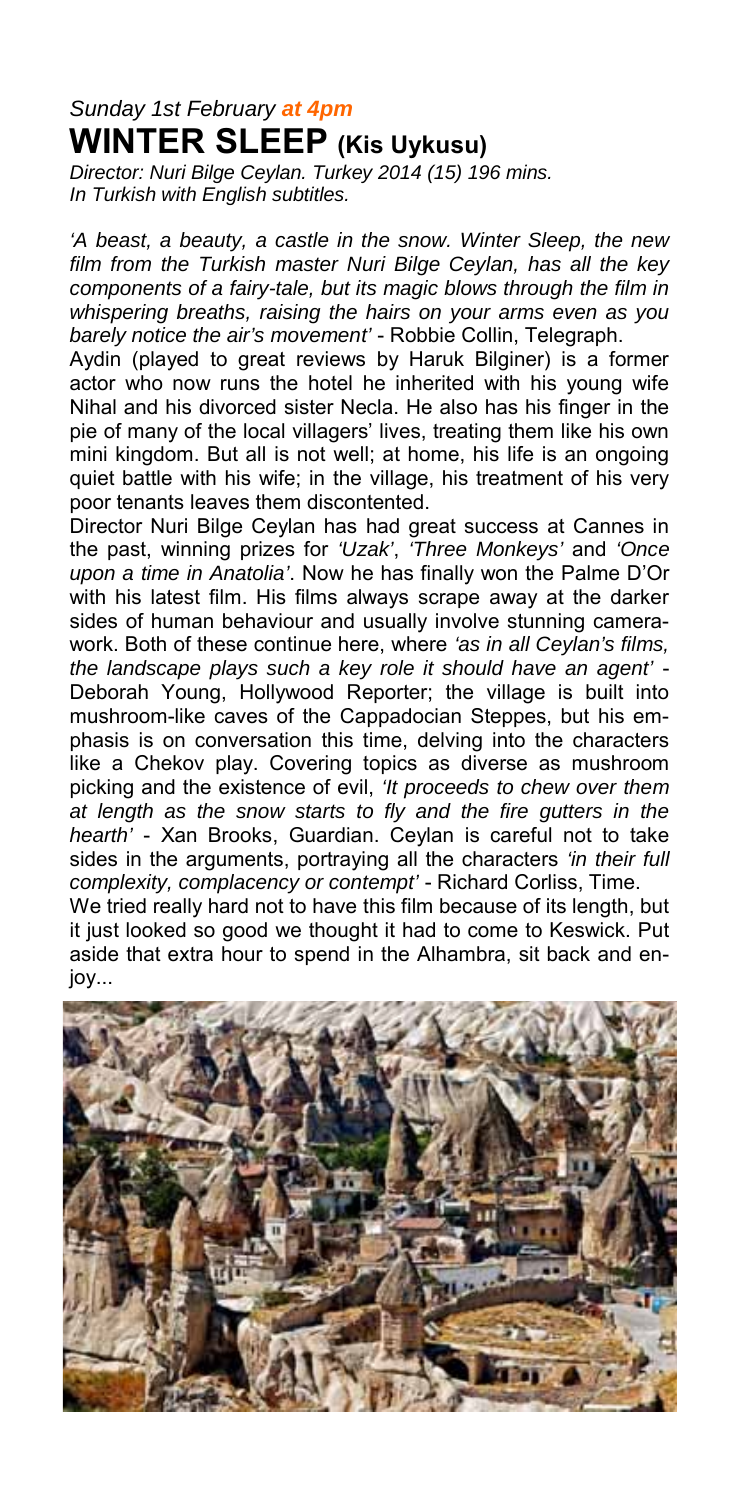#### *Sunday 8th February at 5pm*  **I ORIGINS**

*Director: Mike Cahill. USA 2014 (15) 106 mins.* 



'If God doesn't exist', say the disbelievers in evolution, 'how do you explain eyes? How could they have evolved?' Ian Gray is working on the explanation, researching in a lab to find the genetic switch that prompted the creation of a photosensitive cell. But when he spots the eyes of Sofi on a billboard, he is thrown: he feels he knows her already. Tracking her down, this feeling grows still further: did he know her in a past life? Is there a God after all?

Ian goes on researching eyes, identifying the uniqueness in all eyes, but a startling find several years later makes him doubt himself all over again…

The actors get good reviews here, especially the two main stars Michael Pitt (seen in Keswick recently in '*Seven Psychopaths')*  and Brit Marling (who co-wrote and appeared in both of Mike Cahill's films). You will probably recognize Sofi (Astrid Bergès-Frisbey) too, who was in *'The Well-Digger's Daughter'.*

This is Director Mike Cahill's second film after *'Another Earth'* which also played around with a mix of sci-fi and spirituality (a young girl who killed a man's family in a car crash goes back to try to help him 4 years later in search of her own redemption, whilst another earth has appeared in the sky, offering humankind a different escape). You are going to have to suspend some of your disbelief to get the best from the film, but 'I Origins *addresses its subject with the kind of bright-eyed earnestness normally seen only in spaniels and MA students. What sets the film apart, beyond the glowing photography, delicate performances and beautifully selected Radiohead soundtrack, is that few young directors would* 

*have the nerve and ambition to 'go spiritual' without the protection of irony or dogmatism. It's not so much sciencefiction as hipster Terrence Malick which, believe it or not, is a compliment'*  - Robbie Collin, Telegraph

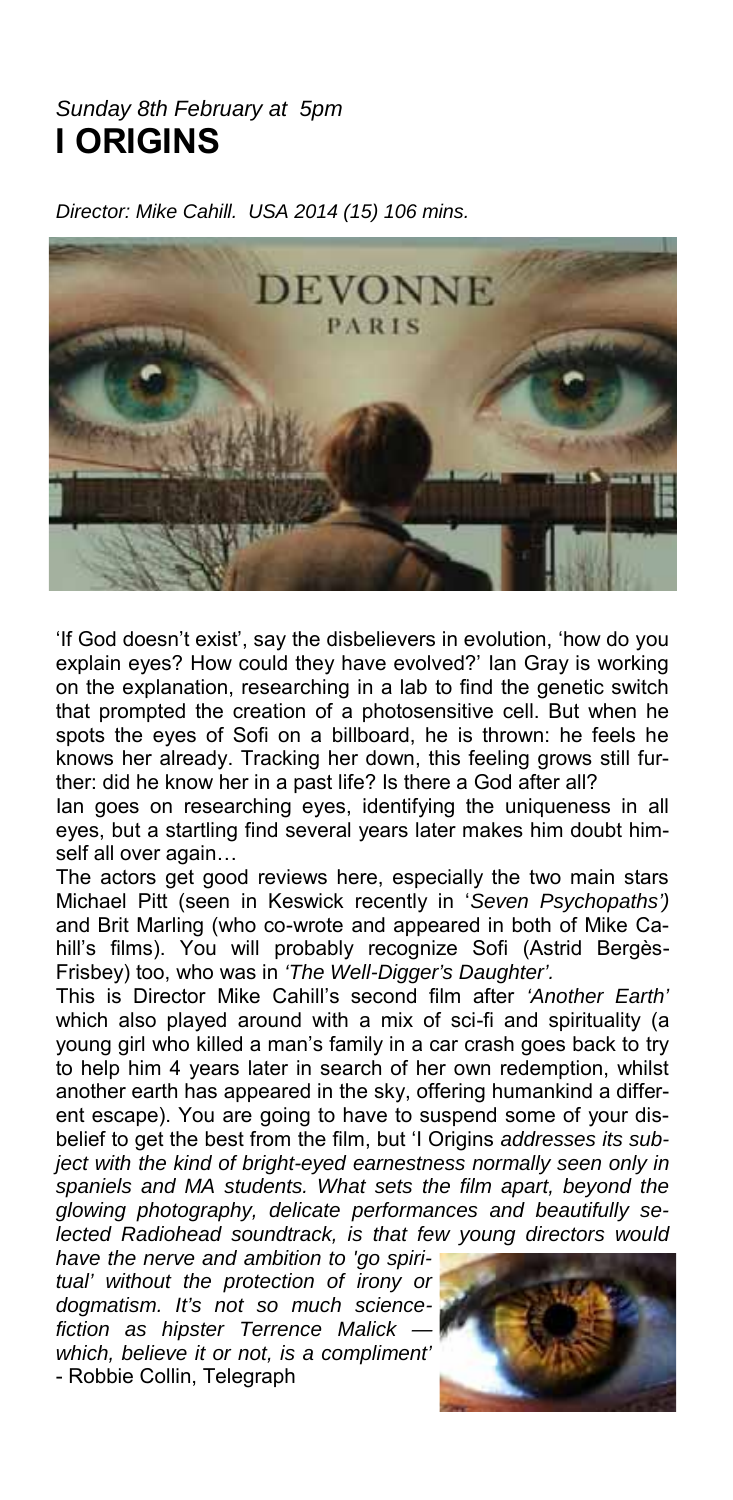# *Sunday 15th February at 5pm*  **CONCERNING VIOLENCE**

*Director: Göran Olsson. Sweden 2014 (15) 78 mins. In English and Swedish with English subtitles.* 



There are more and more documentaries being made, many look worthy, but we feel we only have room for one in a season. *'Concerning Violence'* was chosen as 'film of the month' by the BFI Sight and Sound Magazine, and certainly ticks all the boxes; in a world where violence is becoming more and more prevalent, how do we choose the good guys from the bad? Are local people right to fight back against colonial forces, or do they just cause themselves more harm?

Still seen as one of the best anti-colonialist theorists, Frantz Fanon's book *'The Wretched of the Earth'* is used as the framework of this film, specifically the chapter from which the title is taken. Director Göran Olsson then spent many hours of patient time going through old Swedish news footage to build a story of what happened in Africa, including Angola, Zimbabwe, Liberia and Mozambique. He then uses the voice of singer Lauryn Hill as a narrator to link the pictures back to Fanon's text. By careful placing of the news clips, he tries to bring out the problems caused by the violent colonial troops AND the problems caused by the freedom fighters (surely not terrorists in the context of this film?), and to show the underlying problems caused by the racist settlers (a Rhodesian white man is shown calling his servant 'You stupid thing').

Olsson tries not to make judgements, but hopefully gives us the information to make up our own minds; no bad thing with all the strife we have to sort through on our news bulletins today...

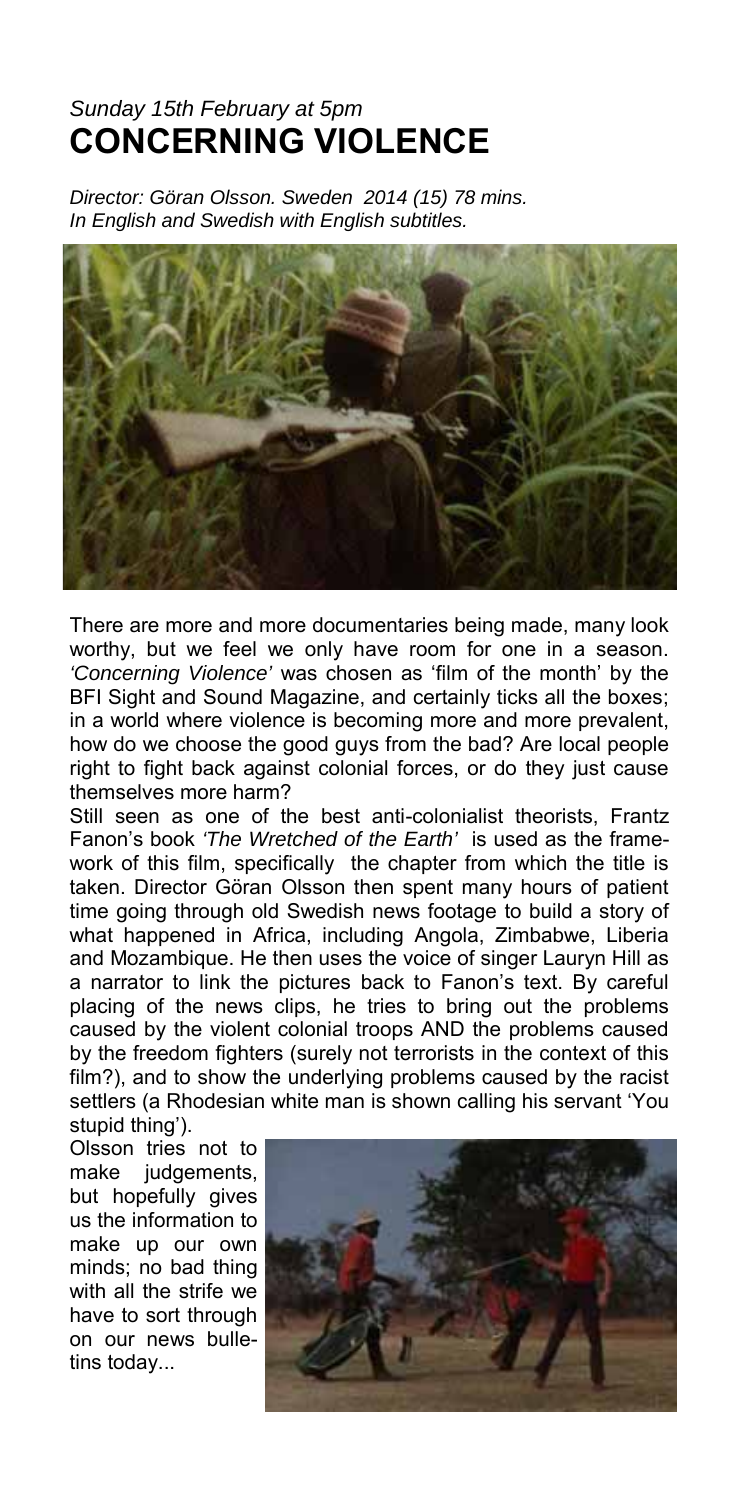## *Sunday 22nd February at 5pm*  **MANUSCRIPTS DON'T BURN (Dast-neveshtehaa nemisoosand)**

*Director: Mohammad Rasoulof. Iran 2013 (15) 124 mins. In Persian with English subtitles.* 



If we tell you that all the cast and crew of this film except the director chose to remain anonymous then that probably tells you all you need to know about the state of repression in Iran today, which this film is challenging head-on.

In the 1990s, 'allegedly', the government attempted to eliminate the threat of a group of writers by driving them all off a cliff in a coach; the plot of this film is based around a manuscript written about this event. Not content with repressing the book, *'a former dissident turned state intelligence minister now wants to wipe this event from memory'* - Stephen Dalton, Hollywood Reporter. Two hired thugs are attempting to find anyone who has a copy of the manuscript, to retrieve and destroy it...and to 'neutralise' the holder...

Director Mohammad Rasoulof has been banned from making films for 20 years, but continues to make them secretly before smuggling them to other countries for release. His previous films (*'Iron Island', White Meadows')* used the poetic symbolism familiar to us from directors such as Kiarostami (*'Taste of Cherry'*) to mask his political points; in this political thriller he *'goes straight for the jugular, both literally and metaphorically. The results are challenging and alarming; the film-making brave and defiant'* - Mark Kermode, Observer. The film won him a Jury prize at Cannes in 2013.

*'Its ultimate point - that intellectual censorship requires the blanket elimination of those who pose even minimal threat to the possible destabilisation of the government - rings loud and long. And if a ban is imposed on a film whose ideas have been thickly shrouded in a symbolist fog, then why not have the cuffs slapped on you for something which bellows its fury towards the heavens?'* - David Jenkins, Little White Lies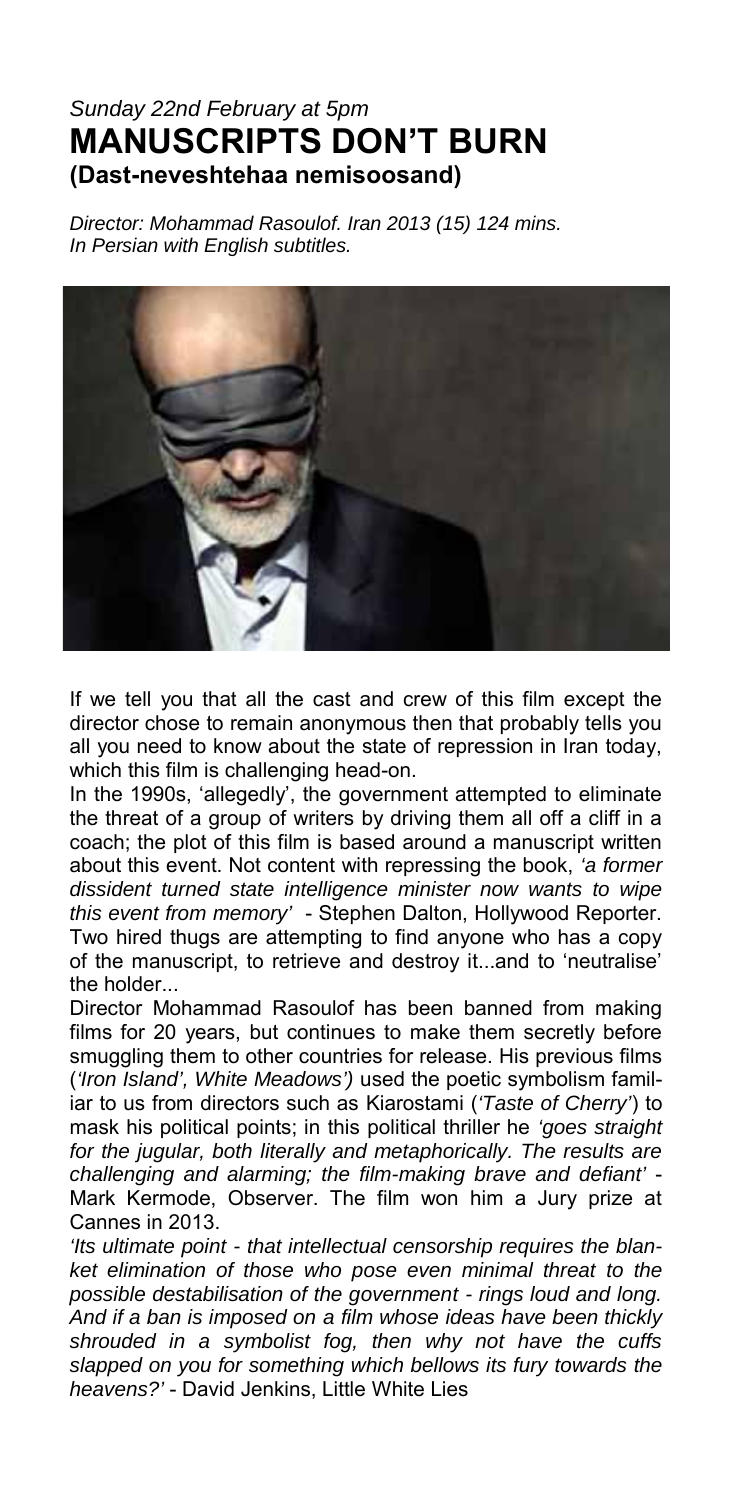# **The 16th Keswick Film Festival**

# **26th February - 1st March 2015**

We come to the exciting weekend of films that has become part of the traditions of Keswick. Based at the 100 year old Alhambra Cinema and the Keswick Theatre By the Lake plus a day at Rheged's huge screen, we hope there are films for all to see.

Our themes this year include 'On Yer Bike' - celebrating the world of the bicycle - (dis)ABILITY - celebrating the empowerment of the disabled - DOGME 95 - revisiting these films after 20 years - plus BEST OF THE FESTS - bringing you the best films from festivals around the world.

We continue our relationship with the Keswick Peace and Human Rights group and the Osprey Awards will again be given for the best short films submitted. And, as usual, we will have some surprise guests along...

Register on our website to receive regular news from now till February.

#### **www.keswickfilmfestival.org**

Œ

Or follow us on Facebook or Twitter

#### **Tickets and passes will be available in January from**

**THEATRE BY THE LAKE Open 9.30am to 8pm daily** 

## **017687 74411**

#### **or buy online from the Theatre website via**

**www.keswickfilmfestival.org**

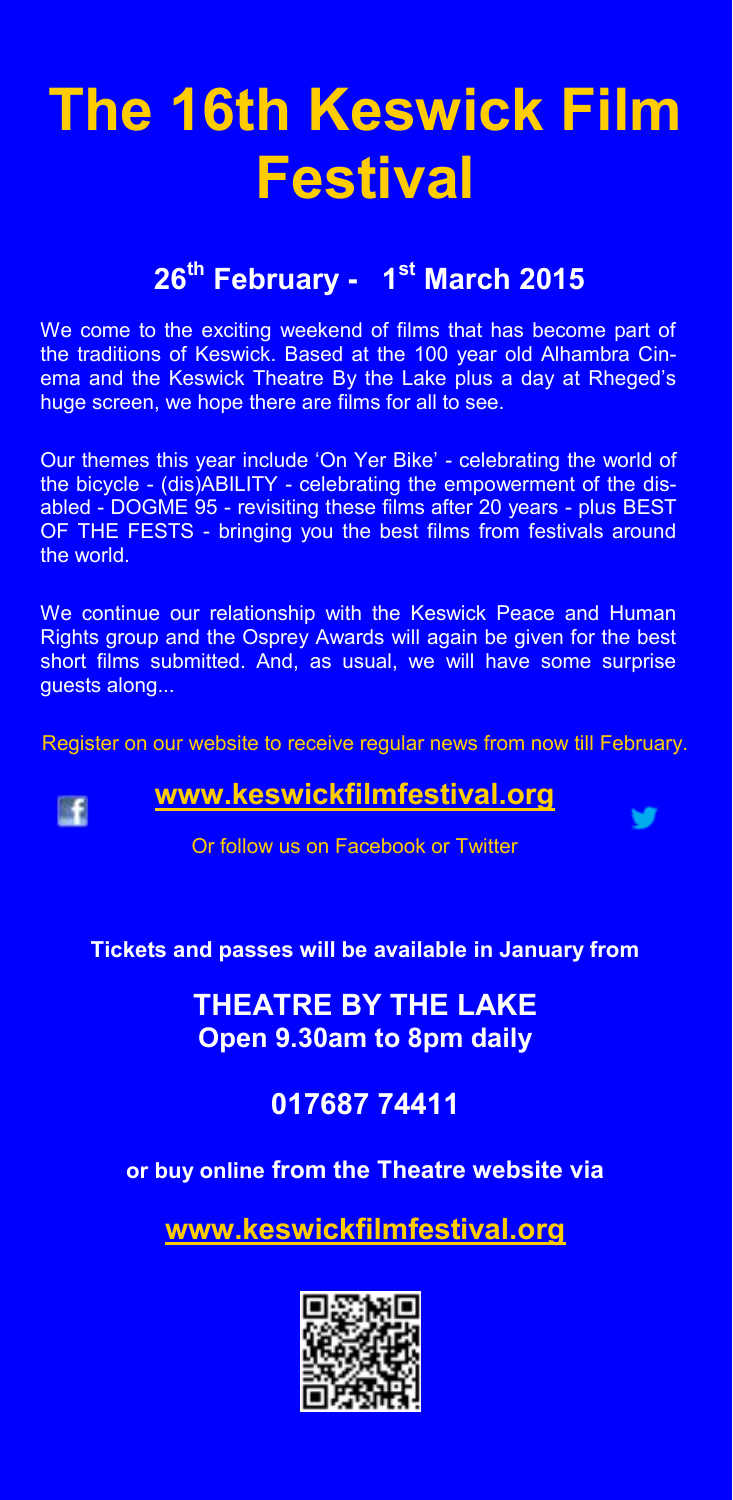# **2015 Keswick Film Festival Just a few of the many films to see!**

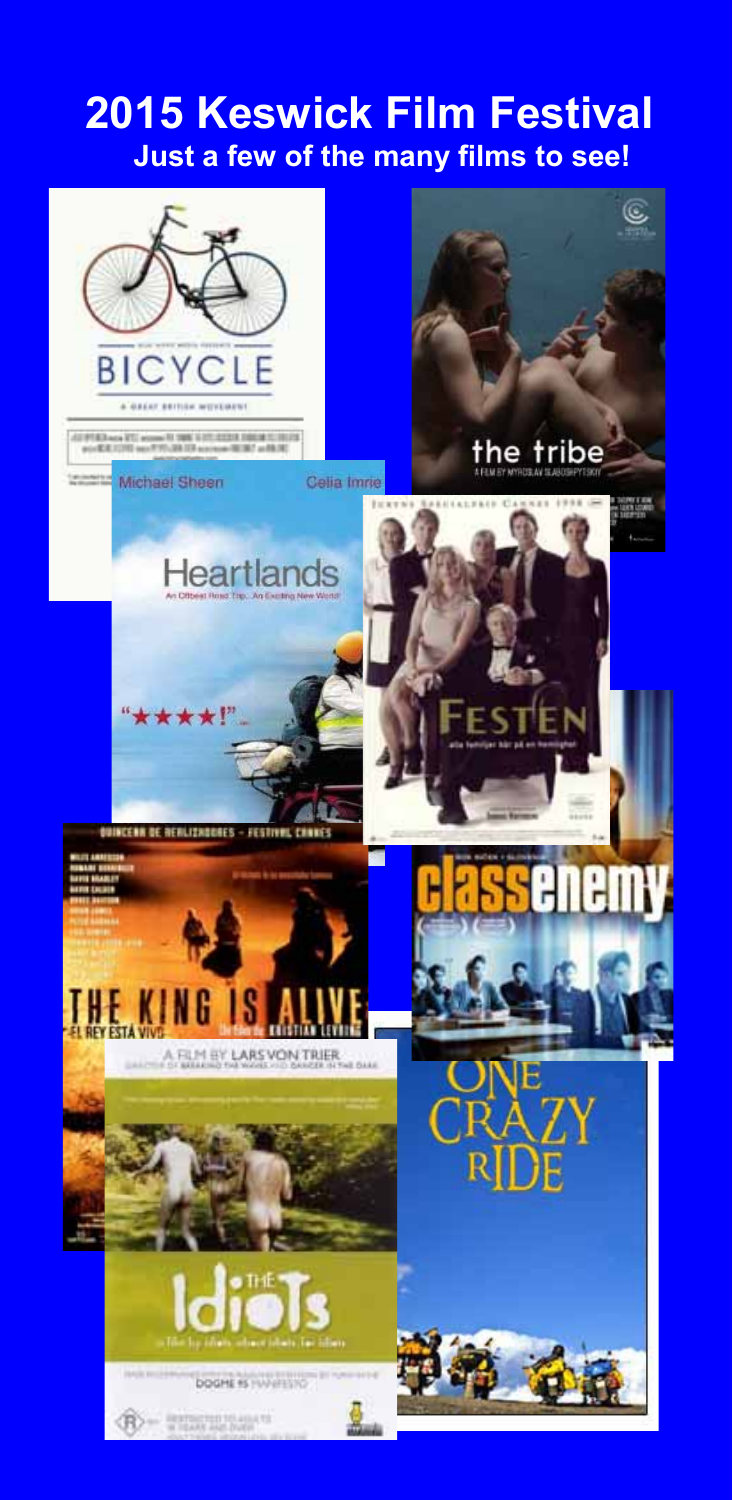# *Sunday 8th March at 5.00pm*  **ELECTRICITY**

*Director: Bryan Higgins UK 2014 (15) 96 mins.* 



The UK film industry seems to specialise in social realism, but can slip over the edge into soap-like kitchen sink drama all too easily. *'Electricity'* takes social realism as a starting point, but drags it through the looking glass into wonderland.

Lily is working in a seaside amusement arcade, flirting with a customer. They swop numbers, but when she goes to meet him, her day disappears into a kaleidoscope of colour and fire; the electrical storm of the title - another epileptic attack has ruined her day.

Continuing our '(dis)ability' theme we started at the Festival, Bryan Higgins' film shows just how debilitating epilepsy can be, whilst using Lily's carefree attitude to life to stop us feeling sorry for her: she controls her own life. At least she does until an inheritance sets her off to London to find her wayward brother to give him his share. As she flits through this strange world of weird characters, her carefully ordered life is further thrown when a London doctor gives her a different prescription for her attacks...

Higgins' previous work has been mainly on television apart from one film (*'Unconditional'*), in 2012. He shows here that he has a great eye for detail, pushing Lily to the front in every scene. This works superbly, especially as Agyness Deyn gets great reviews for her acting (*'by the time credits roll, she's ceased to be a fashion model that's dabbled in film ...and become one of the most promising young actors of her generation'* ...*'I could go on, but if you are not convinced by now, I don't know what else to say. '*Electricity*' is a seriously great film, made by people with a burning desire to prove their talent. It is a tremendous achievement on all fronts and a credit to the British film industry'* David James, We Got this Covered (London Film Festival Review)

A cracking film which fits well into our 'new UK Director' mould, with a new actor to boot. Definitely one we are looking forward to seeing; let's hope you are too.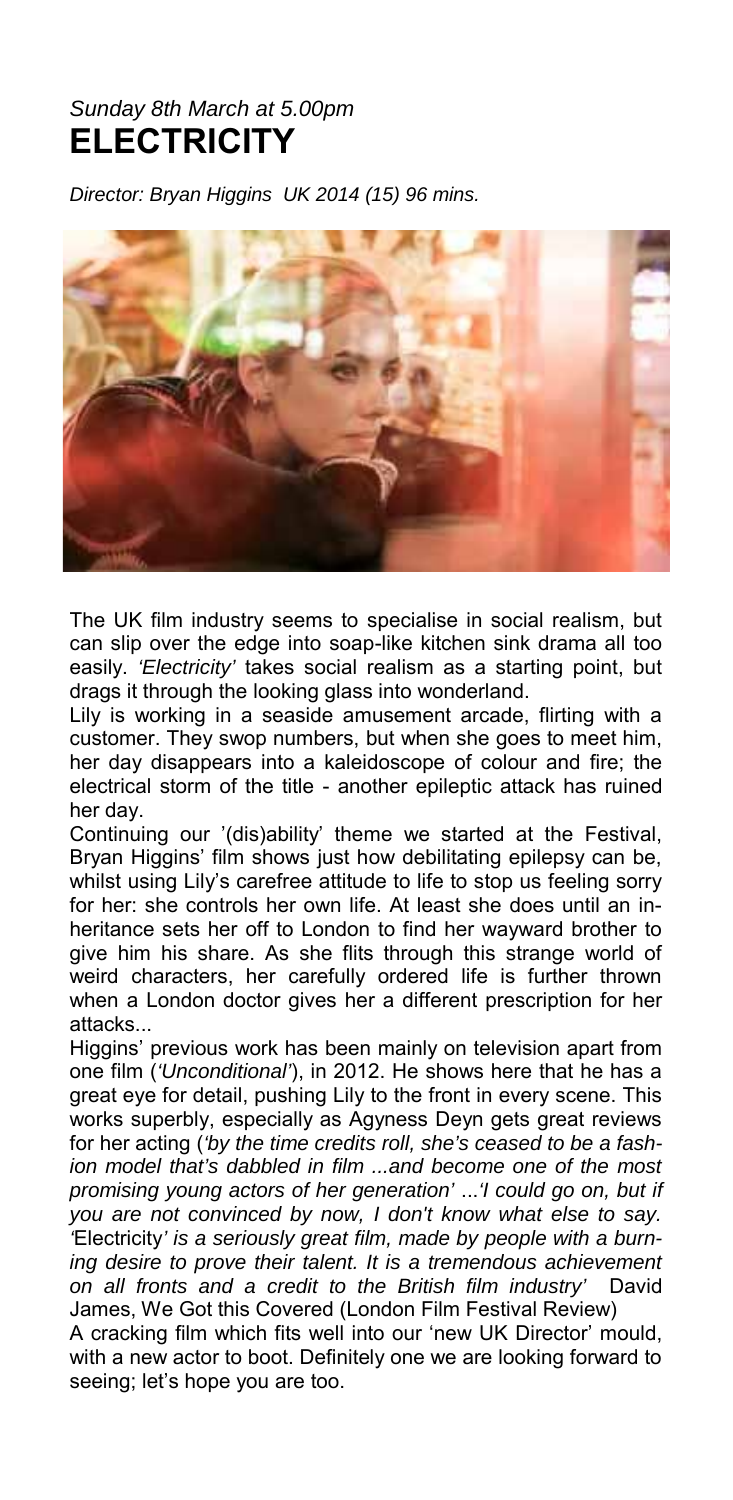# *Sunday 15th March at 5pm*  **A GIRL AT MY DOOR (Dohee-ya)**

*Director: July Jung. South Korea 2014 (NC) 119 mins. In Korean with English subtitles* 

Both female leads get great reviews in this South Korean drama. *'Young-nam arrives from Seoul in a small fishing village to take up the position of Police Chief, having been pushed out and transferred away from her previous position in the* 



*capital. On her first day moving into the town, she comes across a young girl, Dohee, whom she soon discovers is being beaten by an alcoholic stepfather and grandmother. Feeling compelled to put herself between the girl and her family to protect the child, Young-nam puts everything on the line as her own troubles gradually come to the fore, building towards an explosive climax, equally affecting and effective'* -Kenji Lloyd, London Film Festival review.

# *Sunday 22nd March at 5pm*  **HUMAN CAPITAL (Il Capitale Umano)**

*Director: Paolo Virzi. Italy 2013 (15) 111 mins. In Italian with English subtitles* 

A hit and run accident is the start and end of this story of two families from different social backgrounds who are linked by greed, ambition and lust. The story is told and retold from the perspective of various characters, giving us a different view each time - '*Looking at an unfolding accident from several distinct perspectives, the twisty narrative charts the complex interactions between a wealthy banking dynasty, a cashstrapped, middle-class family, a troubled young man and an unhappy troupe of warring artistes, all of whose fortunes are variously intertwined by unwise investments – both personal and financial' -* Mark Kermode, Observer.

Paolo Virzi has taken the story from Stephen Amidon's novel

and created *'a shrewd portrait of a rapacious, unhappy society'* - Peter Bradshaw, Guardian which has become Italy's entry for 'Best Foreign Language Film' for the 2015 Oscars.

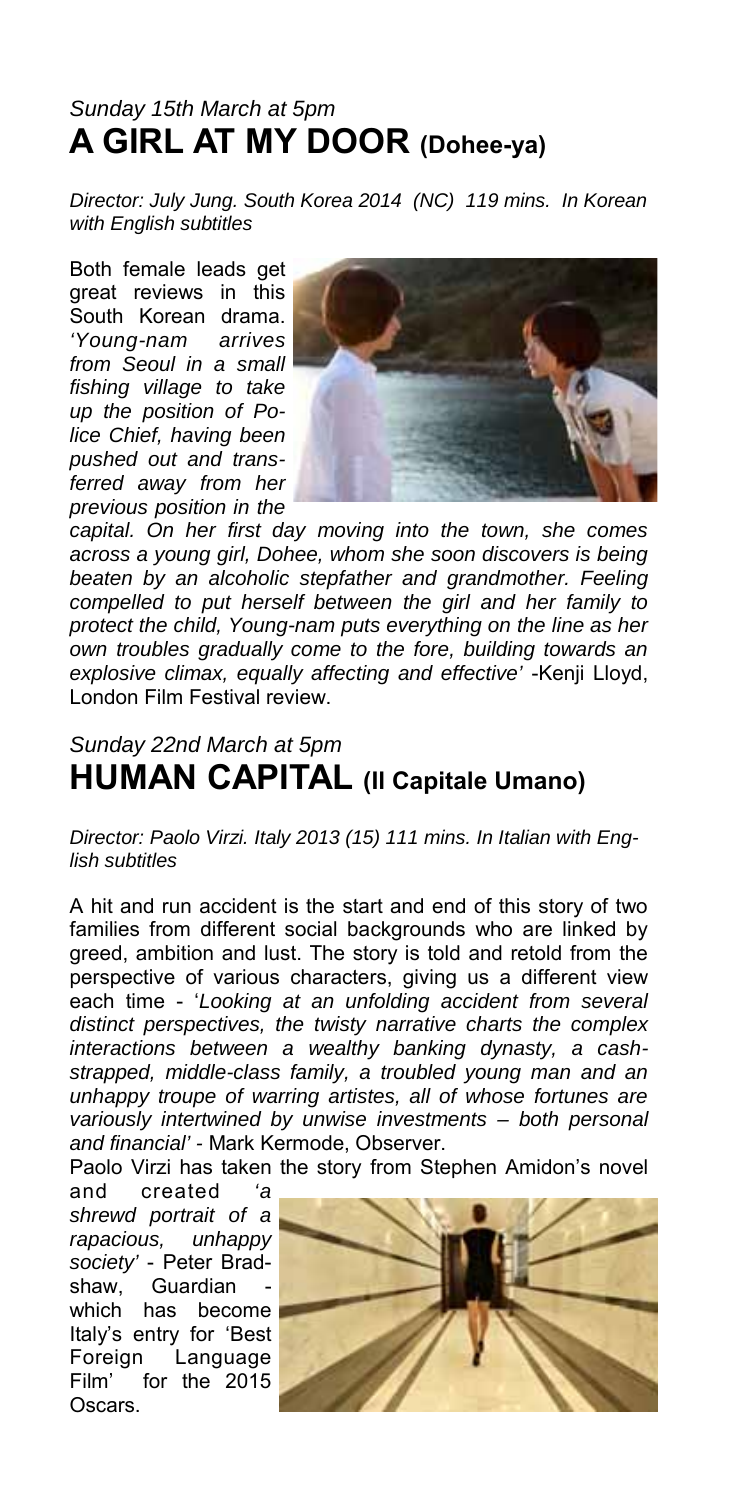#### *Sunday 29th March at 5pm*  **WHIPLASH**

*Director: Damien Chazelle. USA 2014 (15) 106 mins.* 



This film might have been made to help us end the season with a big bang!

What makes genius? Is it in the genes or is it hard work? Terence Fletcher is a jazz band conductor who wanders the halls of the Conservatory where he works looking for the core talent he can hammer into shape; and hammer is the right word. He conducts music with his fist, accepting no compromise, expecting only surrender to his methods - '*There are no two words in the English Language more harmful than… 'Good Job'*'.

Andrew is a young music student who wants to become not just good, but one of the world greats. He is prepared to practice his drumming till he literally bleeds, and won't let such trifles as love hold him back; he and Fletcher are made for each other, but can they work together?

The film was shot at speed (an incredible19 days) and with speed even the conversation has a staccato beat. Writer/director Damien Chazelle is only 29, this is already his second film and he is already winning awards at festivals - *'Whiplash'* won both audience and jury prizes at Sundance.

Both actors had previous music training (which MUST have been useful!) and their acting comes in for high praise: J K Simmons who plays Fletcher - (one of those actors who is in everything, but remains unknown - he is credited with 144 roles on IMDb, including *'Spider-man'* and, for tv followers like me, *'The Closer'*) finally makes his mark in this role, as does Miles Teller who plays Andrew; '*Simmons gives an indelible, Oscar-worthy performance here, yet he's matched in every step by Teller' -* Robbie Collin, Telegraph - who goes on to say *'However genius may flourish, you know it when you see it and '*Whiplash' *is it' .* Watch any of the trailers available on the internet and we think you might agree. As Peter Howell puts it in the Toronto Star *'Quite simply,* 'Whiplash' *is one of the year's best films'*. What a way for us to end!